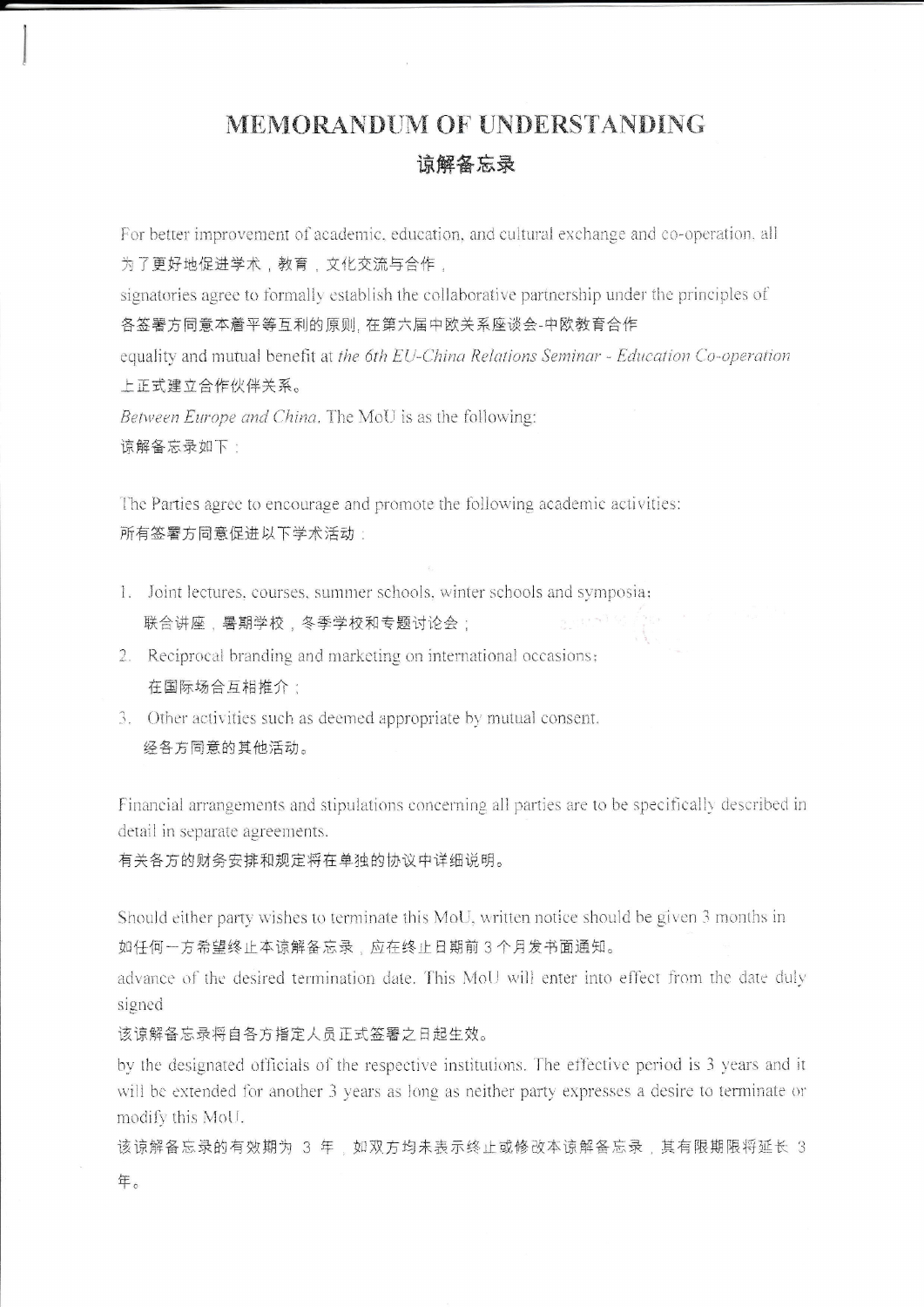Signatory

签字

On behalf of

The EU-China Economics and Politics Institute. Prague

代表

中欧政治经济研究所

布拉格 EU-China & Politics Date 日期

On behalf of

Università Internazionale per la

Pace ROMA

代表 國際和平大學 羅馬

Date 日期

On behalf of Self Hochschule Zug School of Science and Management Zug Kanton 代表 自學院的火車 科學與管理學院 火車

 $\nu$ Date

日期

On behalf of North China University of Water Resources and Electric Power

代表

华北水利水电大学

Date 日期

 $\frac{1}{2}$   $\frac{1}{2}$   $\frac{1}{2}$   $\frac{1}{2}$   $\frac{1}{2}$   $\frac{1}{2}$   $\frac{1}{2}$   $\frac{1}{2}$   $\frac{1}{2}$